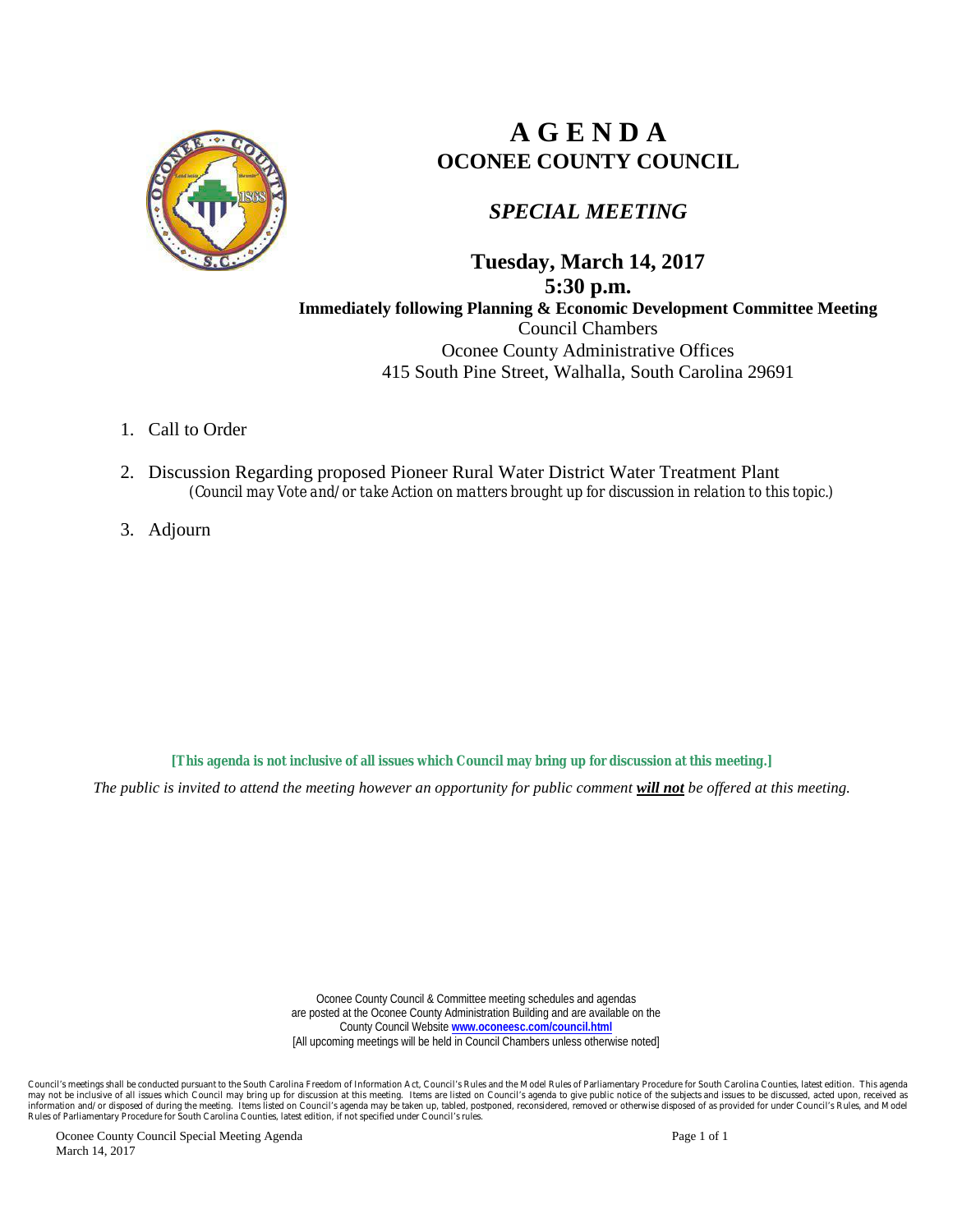#### Katie Smith

From: Sent: To: Ćc.

Subject:

Katie Smith Wednesday, March 08, 2017 3:24 PM classadmor@opstateloday.com Steven Bradley (sbradley@upstatetoday.com); Dick Mangrum (dickmangrum@wgog.com), Ray Chandler (crchandler@hotmail.com), Amanda Brock, Katie Smith Special Meeting Legal Ad

# LEGAL AD..............

# PLEASE ADVERTISE IN THE NEXT ISSUE OF YOUR NEWSPAPER

"The Oconee County Council will hold a Special Meeting immediately following the Planning & Economic Development meeting at 5:30 p.m., Tuesday, March 14, 2017 in the Oconee County Council Chambers to discuss the proposed Pioneer Rural Water District Water Treatment Plant."

Please respond to this email to confirm receipt. Thank you!

Best Regards

Katie D. Smith Clerk to Council Oconee County 415 S. Pine St. Walhalla 864.718.1023 Fx. 864.718.1024. ksmith@dconeesc.com

沮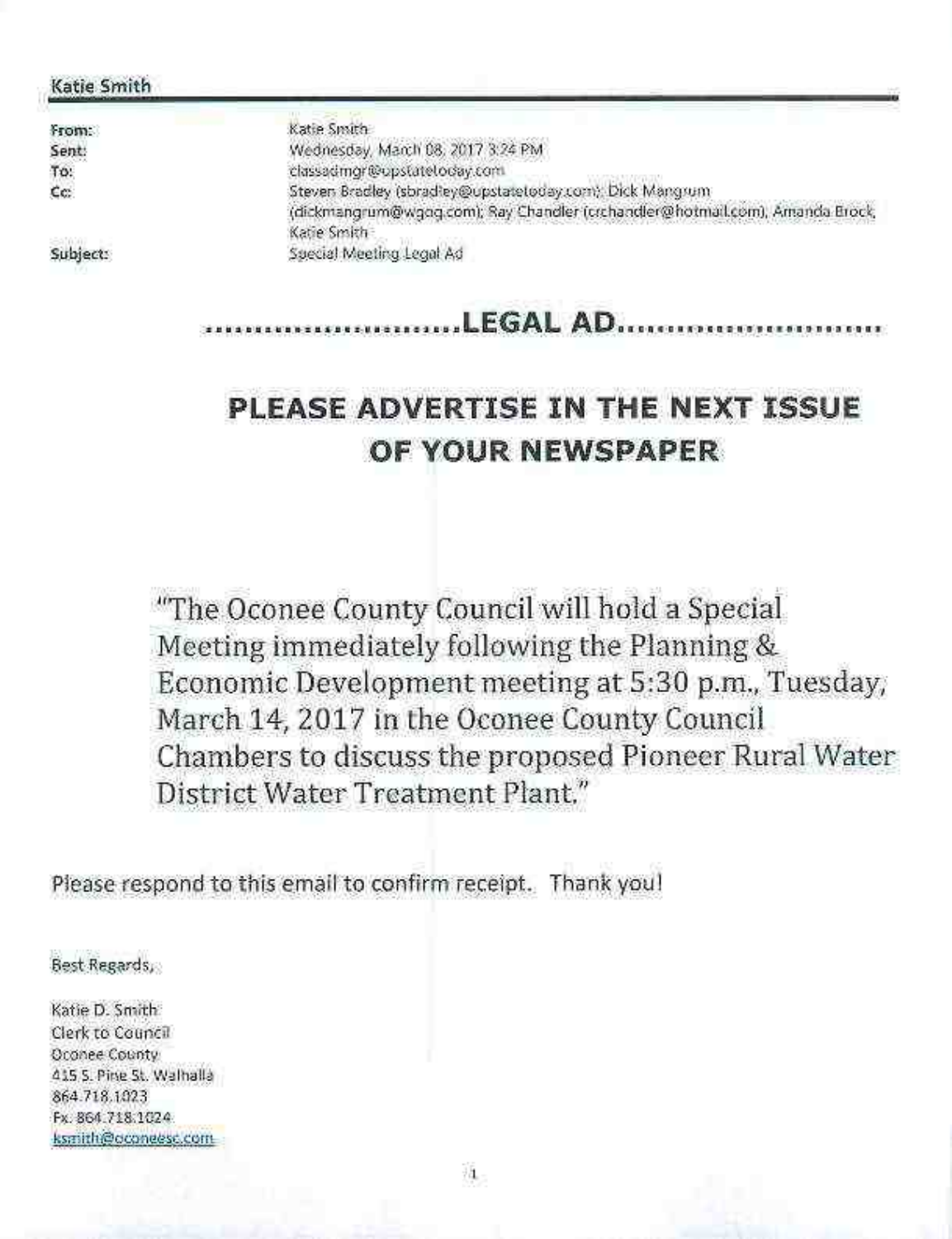**CONFIDENTIALITY NOTICE:** This e-mail message, including any attachments, is for the sole use of the intended recipient(s) and may contain confidential, proprietary, and/or privileged information protected by law. If you are not the intended recipient, you may not read, use, copy, or distribute this e-mail message or its attachments. If you believe you have received this e-mail message in error, please contact the sender by reply e-mail or telephone immediately and destroy all copies of the original message.

 $\cdot$